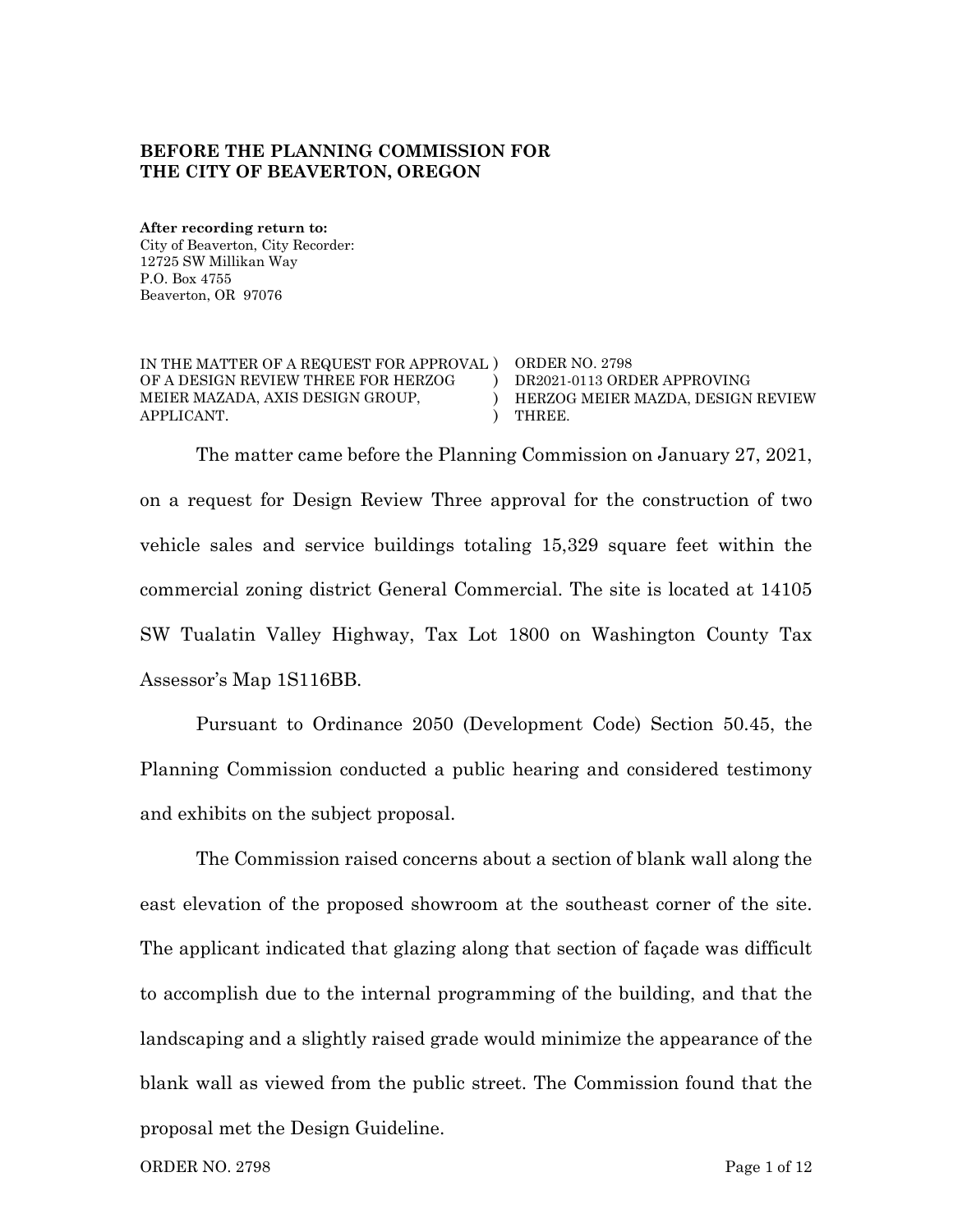The Commission raised concerns about parking lot landscaping along the SW 141st Avenue frontage. Specifically, the Commission was concerned that the landscaping would not grow tall enough to soften views into the parking lot, consistent with Design Standard 60.05.20.4. The commission added a condition of approval requiring the applicant to submit updated landscape plans during the Site Development permitting reviews stage complying with the parking lot landscape screening requirements of Beaverton Development Code Section 60.05.20.4.

The Commission, after holding the public hearing and considering all oral and written testimony, adopts the Staff Report dated January 20, 2021, and Supplemental Memorandum dated January 26, 2021 and the findings contained therein, as applicable to the approval criteria contained in Sections 40.03 and 40.20.15.3.C of the Development Code.

Therefore, **IT IS HEREBY ORDERED** that **DR2020-0113** is **APPROVED**, based on the testimony, reports and exhibits, and evidence presented during the public hearing on the matter and based on the facts, findings, and conclusions found in the Staff Report dated January 20, 2021, and Supplemental Memorandum dated January 26, 2021, subject to the condition of approval as follows:

#### **A. General Conditions:**

1. The applicant shall ensure that the New Conditional Use (CU2020-0007) and Sidewalk Design Modification (SDM2020- 0010) applications have been approved and are consistent with the submitted plans. (Planning/SR)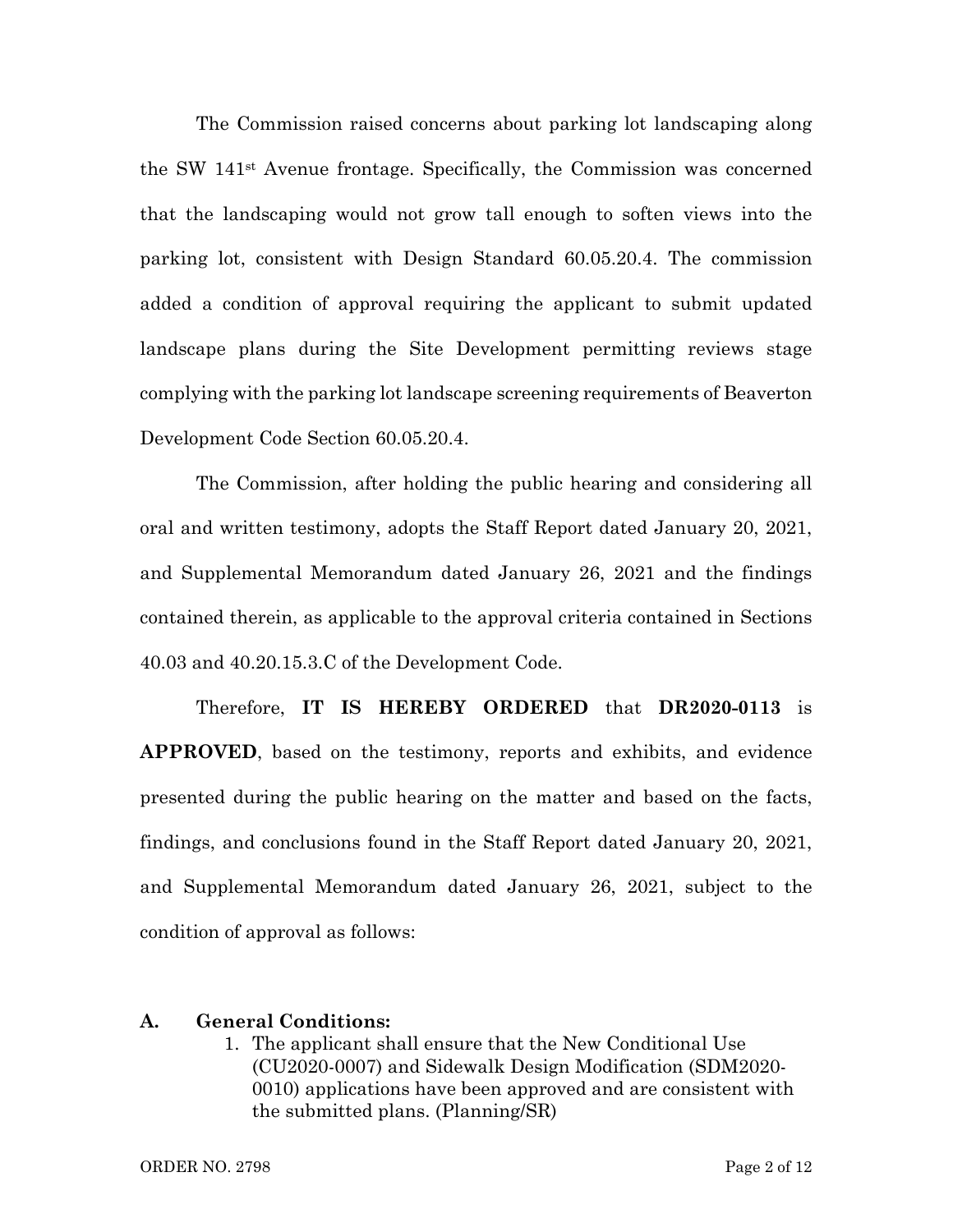#### **B. Prior to Issuance of Site Development Permits, the applicant shall:**

- 2. Submit the required plans, application form, fee, and other items needed for a complete site development permit application per the applicable review checklist. (Site Development Div. / TDM)
- 3. Contract with a professional engineer to design and monitor the construction for any work governed by Beaverton Municipal Code 9.05.020, current standards in place per the City Engineering Design Manual and Standard Drawings, Beaverton Development Code (Ordinance 2050, 4010 +rev.), the current standards in place per the Clean Water Services District, Design and Construction Standards, and the City Standard Agreement to Construct and Retain Design Professionals in Oregon. (Site Development Div. / TDM)
- 4. Submit a completed and executed City Standard Agreement to Construct Improvements and Retain Design Professional(s) Registered in Oregon. After the site development permit is issued, the City Engineer and the Planning Director must approve all revisions utilizing the process set out in the Beaverton Development Code, and the City Engineering Design Manual; however, any required land use action shall be final prior to City staff approval of the engineering plan revision and work commencing as revised. (Site Development Div. / TDM)
- 5. Have the applicant for the subject property guarantee all public improvements, site grading, storm water management facilities, private streets, and common driveway paving by submittal of a City-approved security. The security approval by the City consists of a review by the City Attorney for form and the City Engineer for amount, equivalent to 100 percent or more of estimated construction costs. (Site Development Div. / TDM)
- 6. Submit any required off-site easements, executed and ready for recording, to the City after approval by the City Engineer for legal description of the area encumbered and City Attorney as to form. (Site Development Div. / TDM)
- 7. Demonstrate compliance with CWS, the owner of sanitary sewer easement that the existing storm-filter vault can stay at the current location. (Site Development Div. / TDM)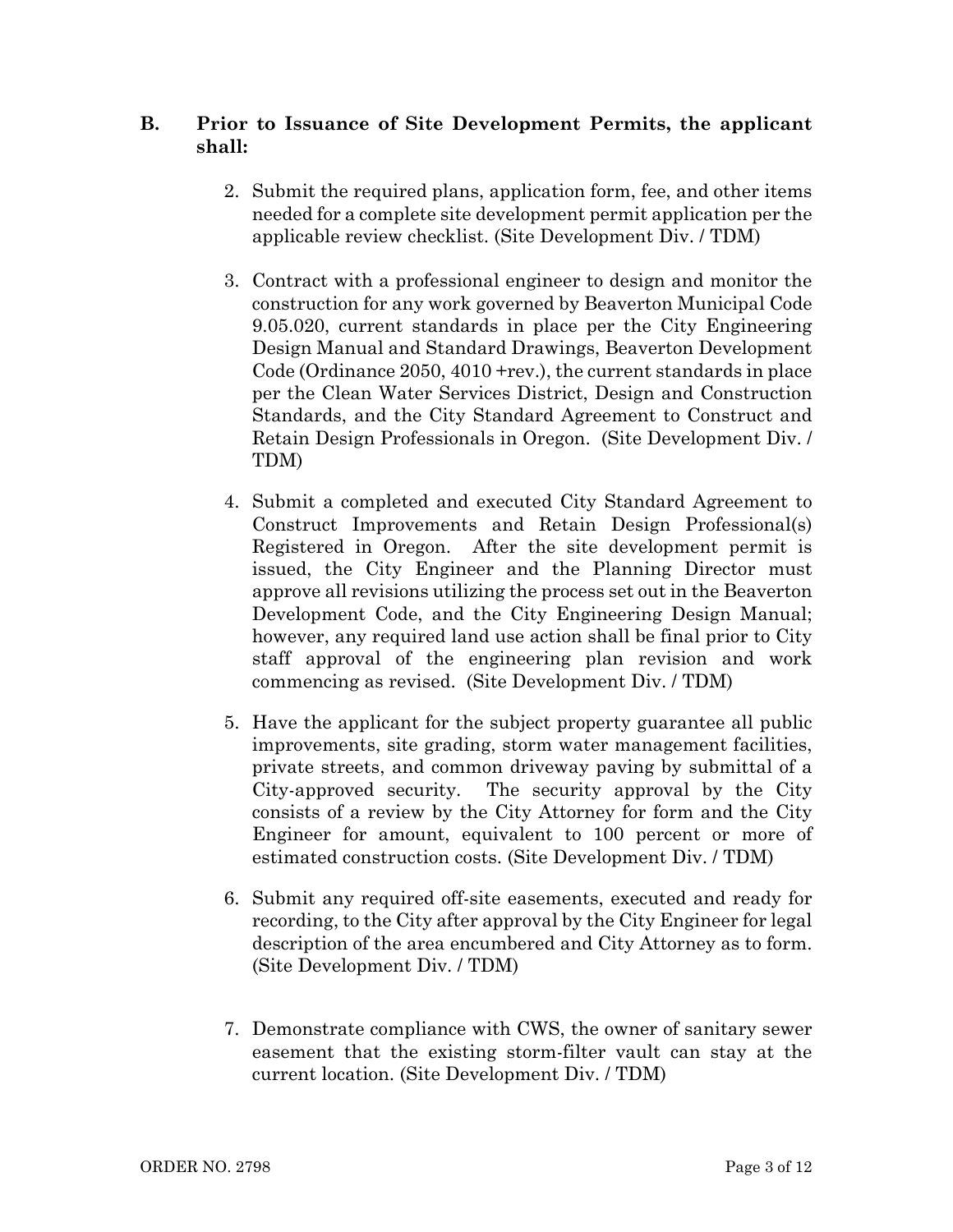- 8. Submit to the City a copy of issued permits or other approvals needed from the Oregon Department of Transportation for work within, and/or construction access to ODOT right of way. (Site Development Div. / TDM)
- 9. Submit to the City a copy of issued permits or other approvals needed from the Oregon Department of Transportation Rail Division for work within 500 feet of the rail crossing area. (Site Development Div. / TDM)
- 10. If determined to be needed by the City Building Official, submit a detailed water demand analysis (fire flow calculations) in accordance with the requirements of the Fire Code as adopted by the Tualatin Valley Fire and Rescue. This analysis shall be supplemented by an actual flow test and evaluation by a professional engineer meeting the standards set by the City Engineer as specified in the Engineering Design Manual Chapter 6, 610.2. The analysis shall provide the available water volume (GPM) at 20 psi residual pressure from the fire hydrant nearest to the proposed project. (Site Development Div. / TDM)
- 11.Have obtained approvals needed from the Clean Water Services District for storm system connections as a part of the City's plan review process. (Site Development Div. / TDM)
- 12.Any construction affecting CWS owned and maintained sanitarysewer main (21 inches in diameter or larger) will require a CWS line connection permit and inspection. (Site Development Div. / TDM)
- 13.Submit plans for erosion control per 1200-CN General Permit (DEQ/CWS/City Erosion Control Joint Permit) requirements to the City. The applicant shall use the plan format per requirements for sites between 1 and 4.99 acres adopted by DEQ and Clean Water Services. (Site Development Div. / TDM)
- 14.Provide construction plans and a drainage report demonstrating compliance with City surface water management requirements per City 2019 Engineering Design Manual, Resolution 4542, Section 530; and with CWS Resolution and Order 2019-22 for quantity control for conveyance capacity, hydromodification and quality treatment. Fee-in-lieu can be requested if development meets criteria set forth in City EDM Sections 190, table 530.1, and 530.1.A.4 and CWS Design & Construction Standards Section 4.03.7.a and 4.04.2.a. (Site Development Div. / TDM)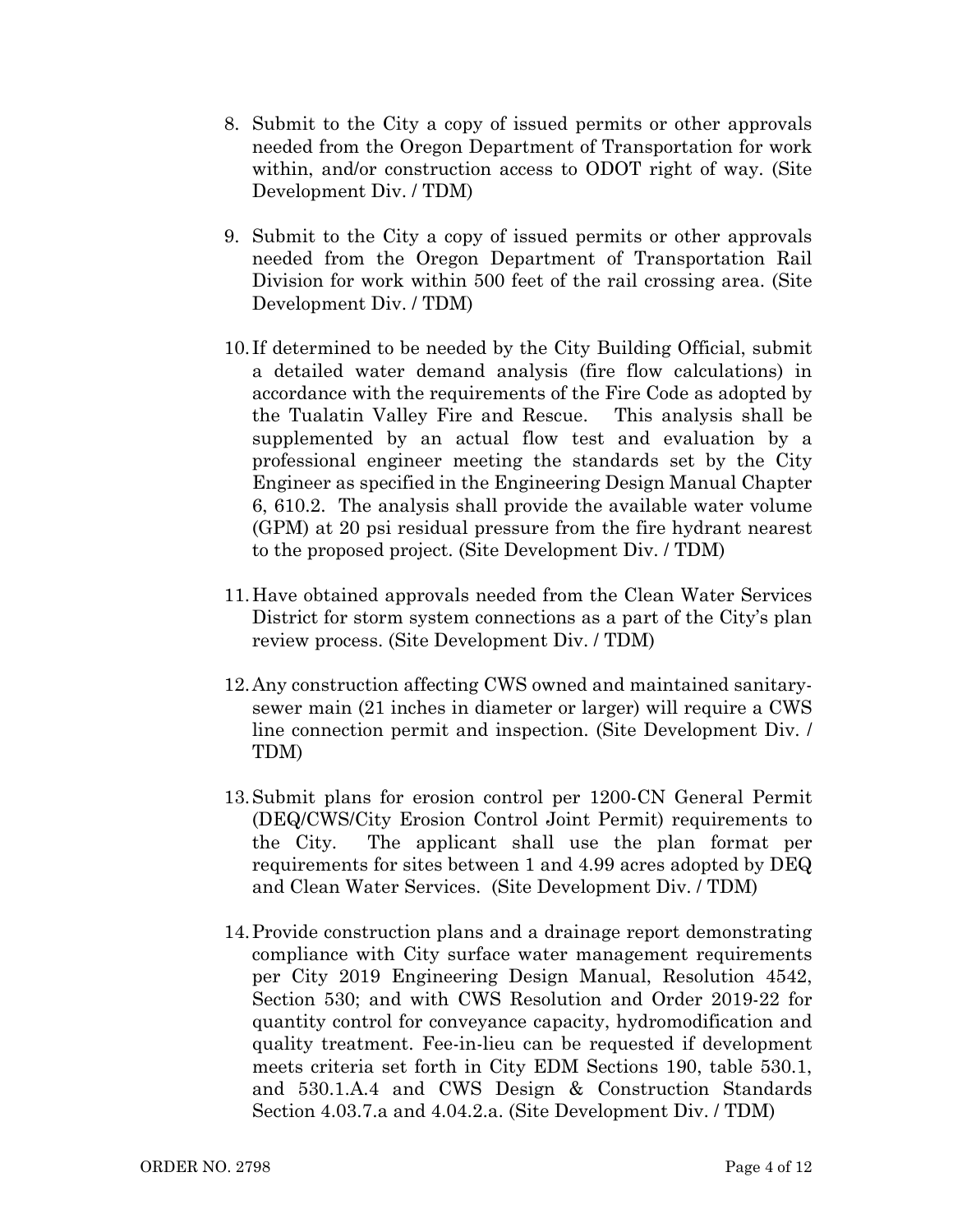- 15.Provide a drainage analysis of the subject site prepared by a professional engineer meeting the standards set by the City Engineer. The analysis shall identify all contributing drainage areas and plumbing systems on and adjacent to the site with the site development permit application. The analysis shall also delineate all areas on the site that are inundated during a 100 year storm event, including the safe overflow conveyance from proposed constructed stormwater management facilities. In addition, the analysis shall delineate any mapped FEMA floodplains and flood ways. The site plans shall clearly show the 100-year flood limits on each plan that contains elevation information. The flood conveyance and storage of the project area at each 1-foot contour must be preserved or enhanced with cut/fill balance and a zero-rise certification by a registered professional engineer. (Site Development Div. / TDM)
- 16.Provide an engineering analysis of the grading and construction work proposed within the 100-year floodplain as necessary to allow for a public notice to be published in a local newspaper by the City Engineer for the proposed floodplain modifications. The applicant's engineer shall certify in writing that the project as designed will meet the requirements of City Code and Clean Water Services Design & Construction standards as they refer to the 100-year floodplain, prior to this notice being sent. The public notice and a 10-day appeal period shall occur after final approval of the site development permit plans by the City Engineer and Planning Director. (Site Development Div./JY)
- 17.Submit a grading plan showing building pad elevation and minimum finished floor elevation (FFE). Pad elevation shall be at least one foot higher and FFE shall be at least three feet higher than the 100 year/emergency overflow of the storm water management facility, or as approved by the City Engineer. Any changes to approved grading must meet provisions of Beaverton Code 9.05.110 and 9.05.115, no grading can occur within 10 feet of a property line or half the height of the vertical embankment created, whichever is greater. This applies to all exterior property boundaries of the proposed project. (Site Development Div. / TDM)
- 18.Provide plans showing a Stormfilter system for treatment of the site's piped surface water runoff. Plans shall also show a trash capture water quality pre-treatment unit located directly upstream from any Stormfilter vaults or manholes. Plans shall also show a high flow bypass system to bypass surface water runoff high flows. (Site Development Div. / TDM)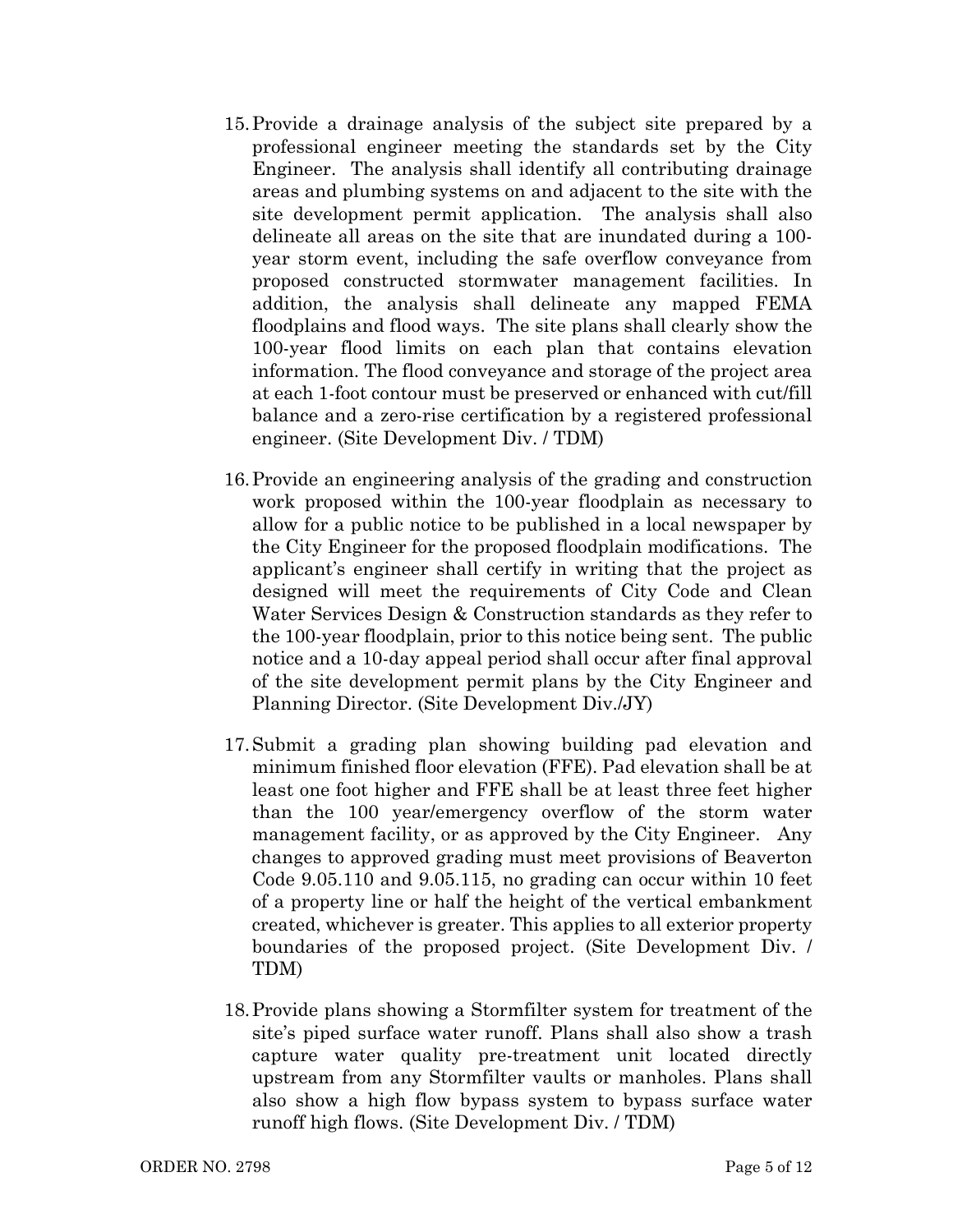- 19.Pay any required storm water system development charges (storm water quality, quantity, hydromodification and overall system conveyance) for the new impervious area proposed. (Site Development Div. / TDM)
- 20.Submit an owner-executed, notarized, City/CWS standard private stormwater facilities maintenance agreement, with maintenance plan and all standard exhibits, ready for recording with Washington County Records (Site Development Div. / TDM)
- 21.Submit to the City a Stormwater Management Worksheet for the proposed project's net new impervious area proposed for any common areas and private streets prepared by the applicant's engineer, architect, or surveyor. The certification shall consist of an analysis and calculations determining the square footage of all impervious surfaces as a total for the common areas and private streets. In addition, specific types of impervious area totals, in square feet, shall be given for parking areas and driveways, sidewalk and pedestrian areas, and any gravel surfaces. Calculations shall also indicate the square footage of pre-existing impervious surface, the new impervious surface area created, and total final impervious surface area on the entire site and individual lots/tracts. (Site Development Div. / TDM)
- 22.Provide plans for the placement of underground utility lines along street frontages, within the site, and for services to the proposed new development. If existing utility poles along existing street frontages must be moved to accommodate the proposed improvements, the affected lines must be either undergrounded or a fee in lieu of undergrounding paid per Section 60.65 of the Development Code. (Site Development Div. / TDM)
- 23.Submit plans that show access for a maintenance vehicle within 9-feet from the front, or within 19-feet from the side of a vehicle to all control structures unless otherwise specifically approved by the City Engineer. (Site Development Div. / TDM)
- 24. If required by OAR 918-780-0040, submit proposed private plumbing plans to the City Building Division for review. Drainage within covered areas shall be piped as approved by the City Building Division. (Site Development Div. / TDM)
- 25.Submit ODOT standard detail DET1720 showing level of design detail for every sidewalk ramp proposed with this development. Maximum designed ramp slope shall be 7.5%, maximum designed cross slope, flat landing or turning space shall be 1.5%. Two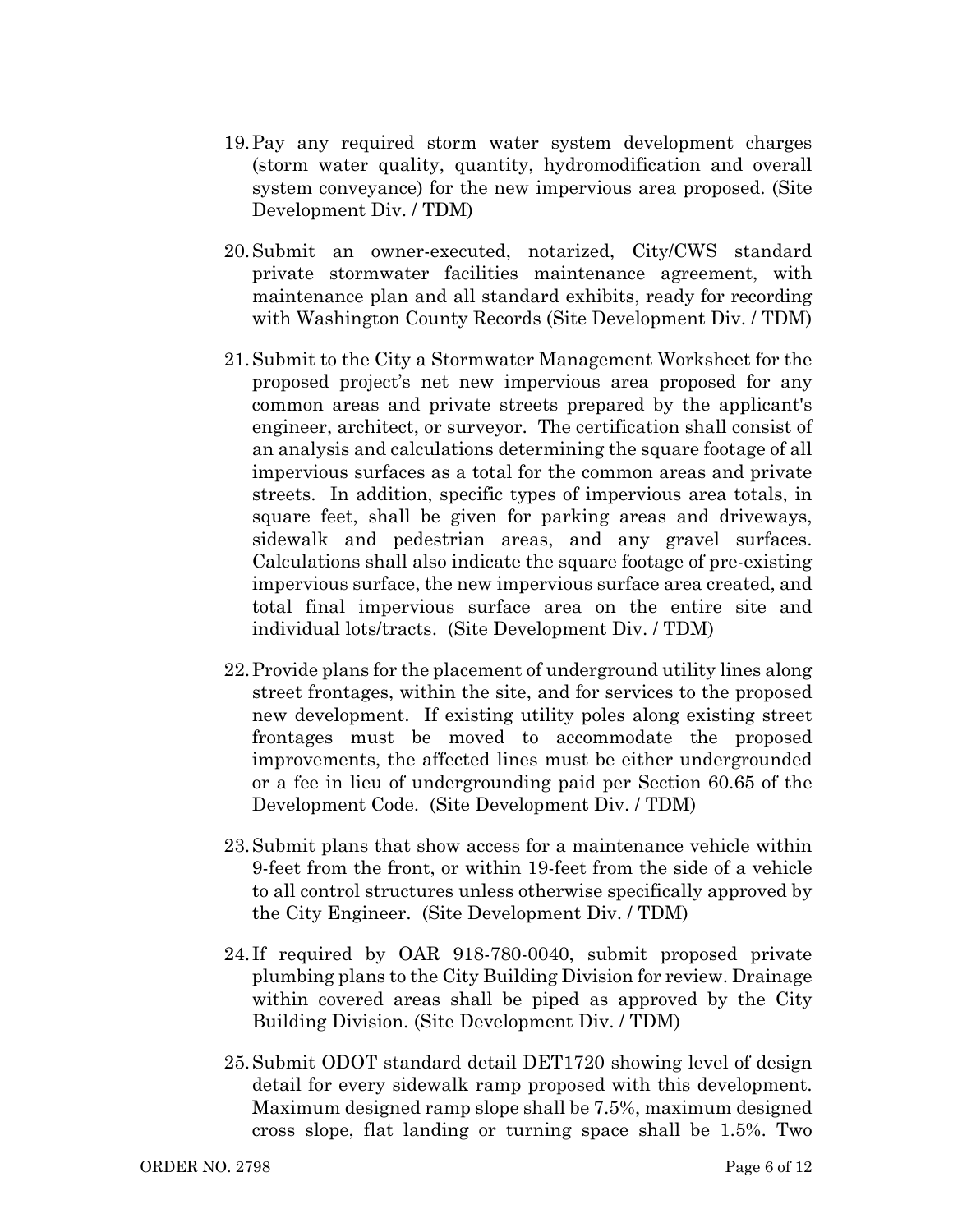directional ADA ramps shall be provided at all corners of all intersections, regardless of curb type. See ODOT standard drawings RD754, RD155, RD756, RD757, RD758 and RD759 for ramp details. (Site Development Div. / TDM)

- 26.Dedicate right of way along the site's frontage to SW 141st Avenue for a minimum 37-feet from center line to meet the City's adopted standards for a Collector. (BDC 60.55.10.5, and EDM Standard Drawing 200-2) (Transportation / KM)
- 27.Donate two feet of right of way to be deeded to the Oregon Department of Transportation to accommodate the planned crosssection along the site's frontage to SW Tualatin Valley Highway. The planned future cross-section includes an 8' buffered bike lane, 7'6" planter strip (including standard curb), 6' sidewalk, and 1' between back of sidewalk and the right of way line. (BDC 60.55.10.5) (Transportation / KM)
- 28.Resubmit site plans demonstrating that the required right of way donation and the required sidewalk improvements along the site's frontage of SW Tualatin Valley Highway can be accommodated on the site. Sidewalk improvements must be located in its ultimate location 1' from the back of right of way. Sidewalk improvements are required to be consistent with the City of Beaverton's standards for a 7'6" wide planter and 6' wide sidewalk for an Arterial. (BDC 60.55.10.1, 2, and 4, and EDM Standard Drawing 200-2) (Transportation / KM)
- 29.Resubmit site plans and photometric data demonstrating that technical lighting standards are met along the site's frontages to SW TV Highway, SW 141st, and SW Carousel Court. If minimum lighting standards cannot be met with existing lighting, the applicant will need to install additional streetlights as warranted in the photometric analysis. Required street lighting must be shown in resubmitted, dimensioned site plans. (BDC 60.55.10.1 and 2, and EDM Section 450) (Transportation / KM)
- 30.Obtain an approved Design Exception Request to the Engineering Design Manual for not meeting the minimum driveway spacing standard of 150' for a Collector along the site's frontage of SW 141st Avenue. (BDC 60.55.1 and 2, and EDM 210.21 Driveways) (Transportation / KM)
- 31.Demonstrate that any improvements constructed within the right of way along the site's frontage of SW 141st Ave where the right of way widens to 40-feet from center line meets the minimum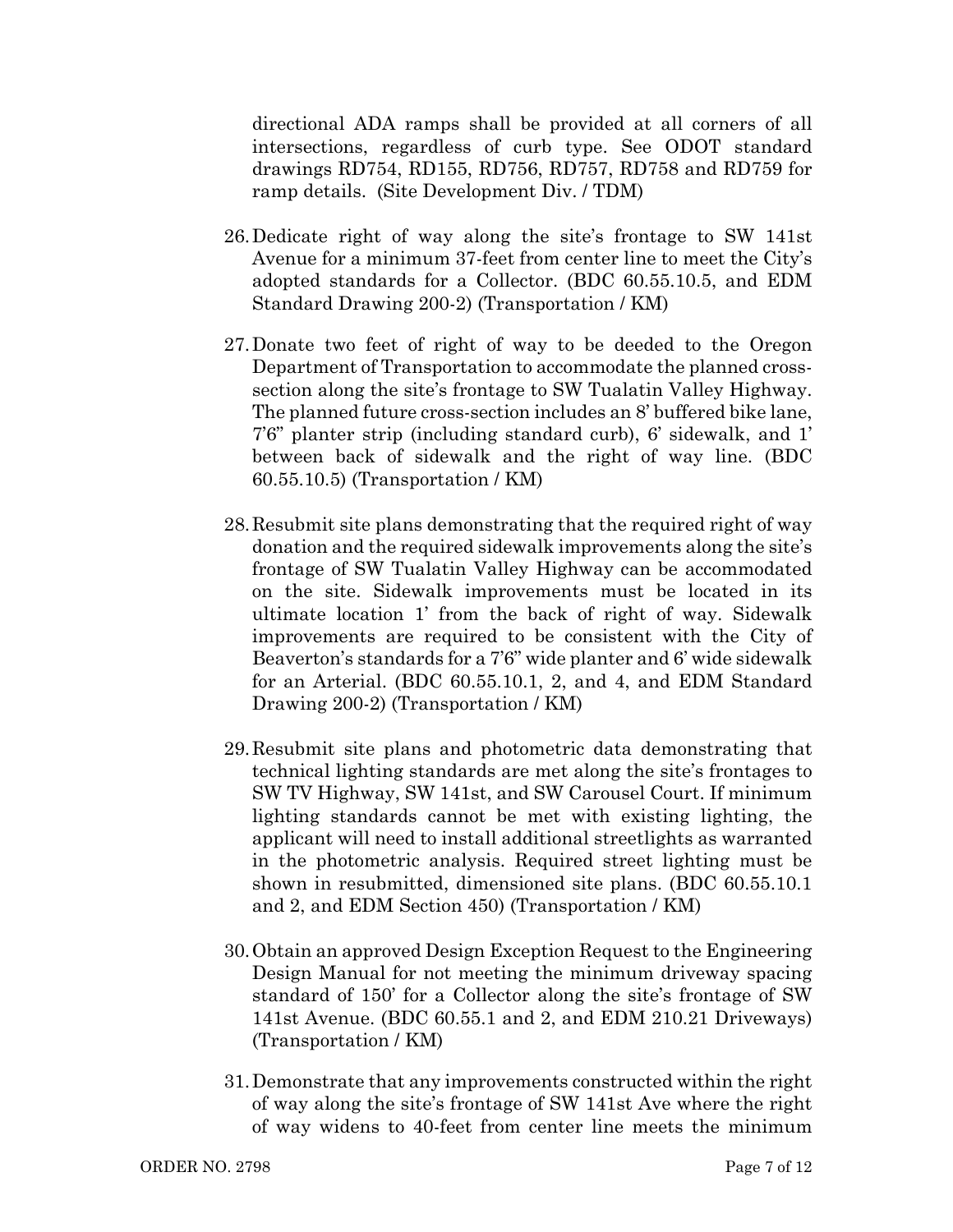transition standards within the EDM. (BDC 60.55.1 and 2, and EDM 210.27 Transitions) (Transportation / KM)

- 32.Submit sight distance verification for the proposed driveway(s) along the site's frontage to SW 141st Avenue. (BDC 60.55.10.1 and 2, and EDM 210.21 Driveways) (Transportation / KM)
- 33.Submit sight distance verification for approach of SW 141st at the intersection of SW TV Highway. Any mitigation needed to achieve the minimum required sight distance must be provided. Mitigation might include restricting on-street parking along SW 141st near the intersection of SW TV Highway. (BDC 60.55.10.1 and 2, 60.55.35.3, and EDM 210.18 Intersection Sight Distance Policy) (Transportation / KM)
- 34.Resubmit plans to demonstrate that a pedestrian walkway will be provided at the northern end of the lot, connecting a new parking area to the new service building. (BDC 40.03.1.F, 60.05.40.3.A and D, 60.55.10.4, and 60.55.25.7 and 10) (Transportation / KM)
- 35.Resubmit plans to demonstrate that all parking lot design standards within BDC 60.30 Off Street Parking can be met. In particular, the required 5-foot back up space at a dead end where a parking stalls are 90 degrees. (BDC 40.03.1.D and F, and 60.30.14) (Transportation / KM)
- 36.Demonstrate that the driveway approaches along the site's frontage to SW 141st Avenue meet the City's adopted standard drawings, and that the pedestrian walkways crossing the driveways are consistent with the Americans with Disabilities Act. (BDC 60.55.10.1 and 2, 60.55.25.1, and EDM 210.21 Driveways, 210.23 Sidewalks, and Standard Drawing 210) (Transportation / KM)
- 37.Submit plans demonstrating compliance with the City's minimum standards for short-term bicycle parking (BDC 60.30.2.B and EDM Section 340). (Planning/SR)
- 38.Submit plans demonstrating compliance with the City's minimum standards for long-term bicycle parking (BDC 60.30.2.B and EDM Section 340). (Planning/SR)
- 39.Submit a photometric plan demonstrating that the on-site lighting will meet the City's Technical Lighting Standards (Table 60.05-1). (Planning/SR)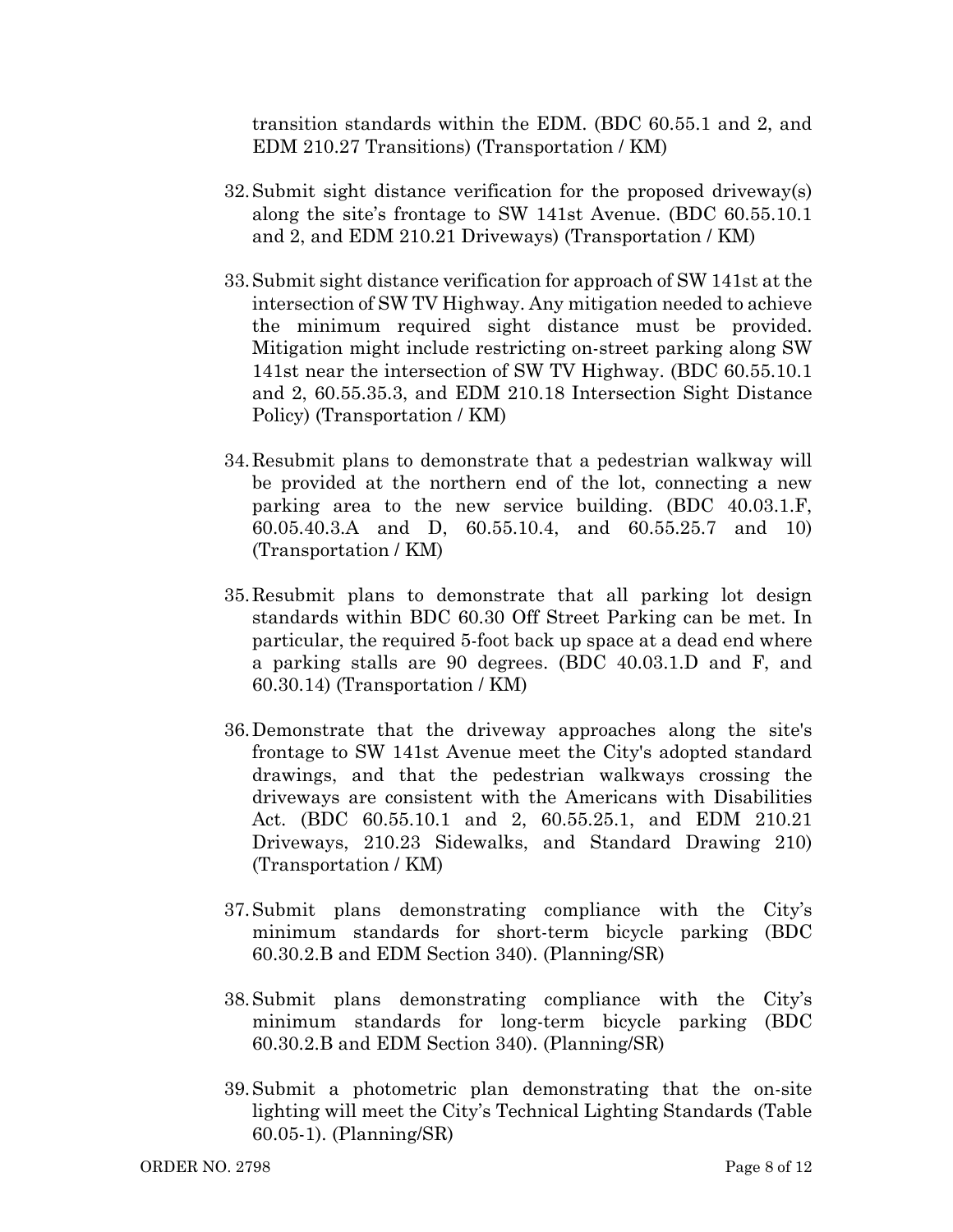- 40.Provide tree protection fencing for all on-site trees, street trees, and nearby trees on abutting properties, in accordance with the standards of Section 60.60.20 of the Development Code. Any alternatives to the standards in 60.60.20 must be approved by the City Arborist. (Planning/SR)
- 41.Submit revised landscape plans demonstrating compliance with Beaverton Development Code Section 60.05.20.4 for parking landscape screening. (Planning/SR)

## **C. Prior to building permit issuance, the applicant shall:**

- 42.Submit a complete site development permit application and obtain the issuance of site development permit from the Site Development Division. (Site Development Div. / TDM)
- 43.Make provisions for installation of all mandated erosion control measures to achieve City inspector approval at least 24 hours prior to call for foundation footing form inspection from the Building Division. (Site Development Div. / TDM)
- 44.Have a professional architect, engineer, or surveyor submit plans and specifications to the City Engineer and City Building Official verifying that all at-risk elements of the new construction (in particular gate controllers, mechanisms, and electrical system) are either elevated or floodproofed as appropriate per City Code, FEMA requirements, IBC Appendix G (Flood-resistant Construction), and ASCE/SEI 24-05, and as determined by the City Engineer and City Building Official to at least (elevation 183.2 feet NAVD-88) one/two foot above the base flood elevation (182.2 feet NAVD-88) for the proposed building at the Northwest corner of the site. Also, as determined by the City Engineer and City Building Official to at least (elevation 186.6 feet NAVD-88) one/two foot above the base flood elevation (185.6 feet NAVD-88) for the proposed building at TV Highway. (Site Development Div./JY)

## **D. Prior to final permit inspection or occupancy permit issuance, the applicant shall:**

45.Have the landscaping completely installed or provide for erosion control measures around any disturbed or exposed areas per Clean Water Services standards. (Site Development Div. / TDM)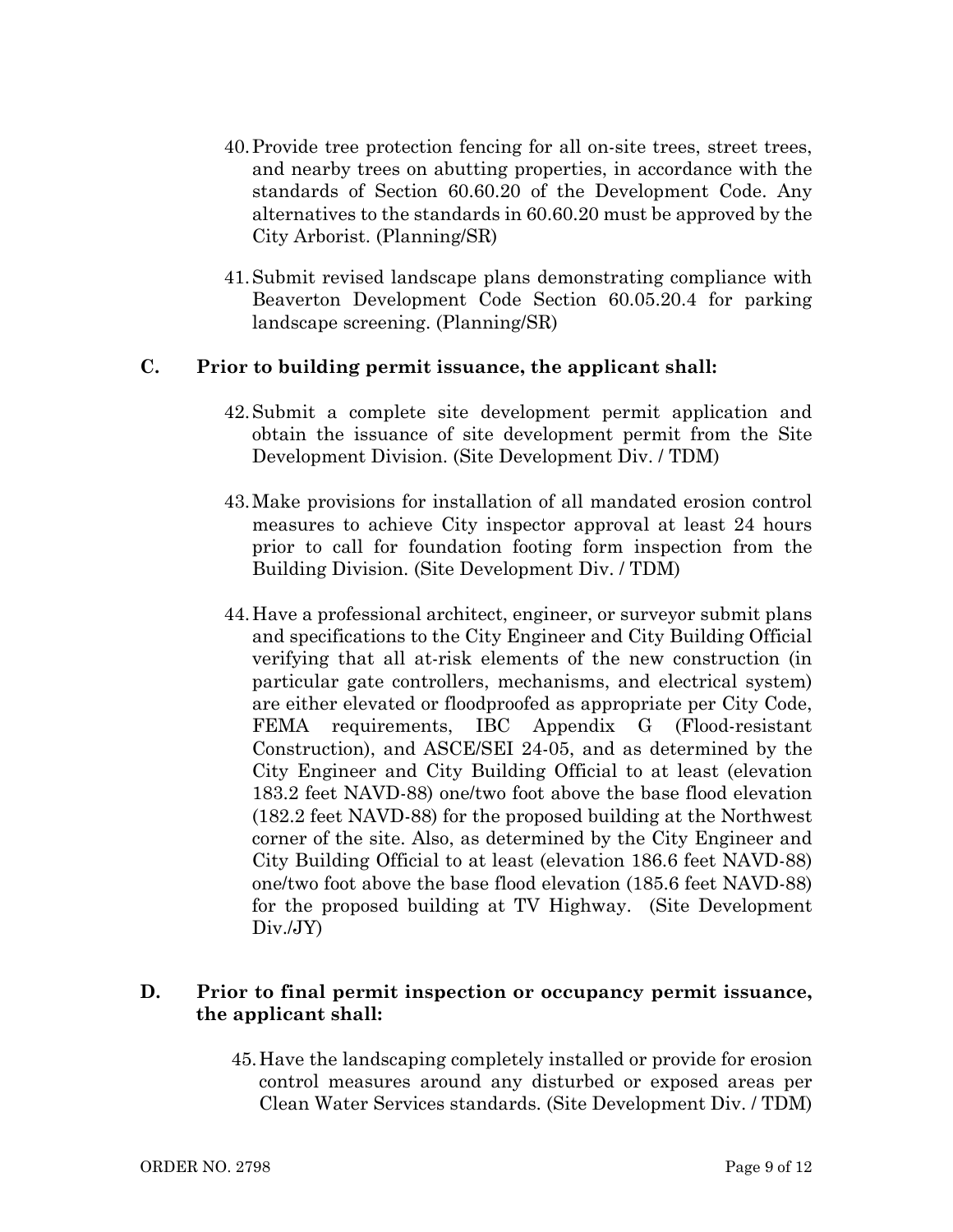- 46.Have substantially completed the site development improvements as determined by the City Engineer. (Site Development Div. / TDM)
- 47.Have placed underground all affected, applicable existing overhead utilities and any new utility service lines within the project and along any existing street frontage as determined at permit issuance. (Site Development Div. / TDM)
- 48. Install or replace, to City specifications, all sidewalks which are missing, damaged, deteriorated, or removed by construction. (Site Development Div. / TDM)
- 49.Have obtained a Source Control Sewage Permit from the Clean Water Services District (CWS) and submitted a copy to the City Building Official if an Industrial Sewage permit is required, as determined by CWS. (Site Development Div. / TDM)
- 50.Have a professional architect, engineer, or surveyor submit a certification on Federal Emergency Management Agency (FEMA) standard form, to the City Floodplain Administrator, verifying that the lowest finished floor for the proposed building at the NW corner of the site is at least one foot above (elevation 182.2 feet, NAVD-88 and higher). (Site Development Div./JY)
- 51.Have a professional architect, engineer, or surveyor submit a certification on Federal Emergency Management Agency (FEMA) standard form, to the City Floodplain Administrator, verifying that the lowest finished floor for the proposed building at TV Highway is at least one foot above (elevation 185.6 feet, NAVD-88 and higher) (Site Development Div./JY)
- 52.Obtain the required ODOT Miscellaneous Permit for the required sidewalk improvements along the site's frontage to SW Tualatin Valley Highway. (BDC 60.55.10.1) (Transportation / KM)

#### **E. Prior to release of performance security, the applicant shall:**

53.Have completed the site development improvements as determined by the City Engineer and met all outstanding conditions of approval as determined by the City Engineer and Planning Director. Additionally, the applicant and professional(s) of record shall have met all obligations under the City Standard Agreement to Construct Improvements and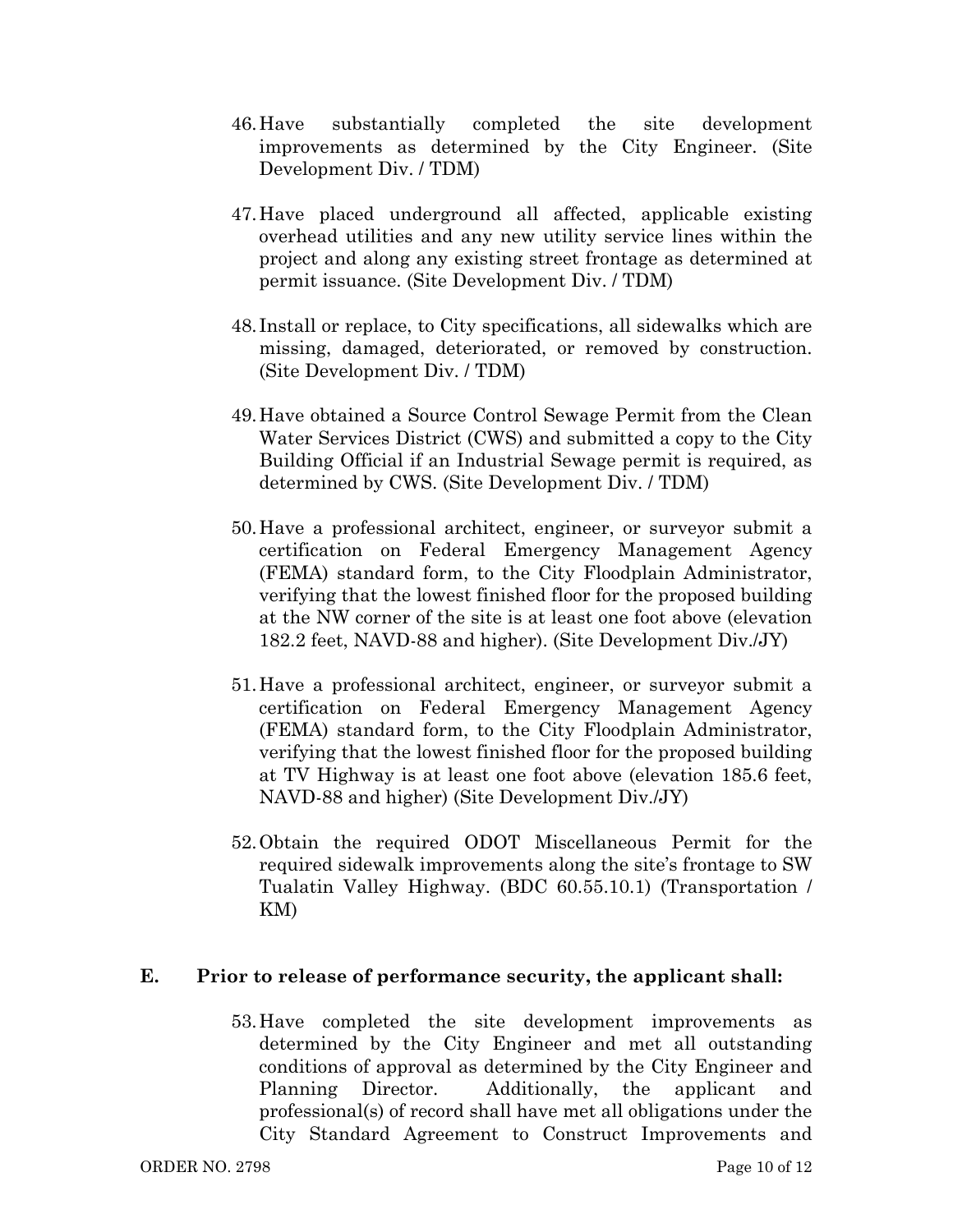Retain Design Professional Registered in Oregon, as determined by the City Engineer. (Site Development Div. / TDM)

- 54.Submit any required on-site easements not already recorded by document, executed and ready for recording, to the City after approval by the City Engineer for area encumbered and City Attorney as to form. The applicant's engineer or surveyor shall verify all pre-existing and proposed easements are of sufficient width to meet City standards. (Site Development Div. / TDM)
- 55.Provide a post-construction cleaning, system maintenance, and any StormFilter recharge/replacement servicing report per manufacturer's recommendations for the site's proprietary storm water treatment systems by a qualified maintenance provider as determined by the City Engineer. Additional service report will be required per maintenance schedule and until the maintenance and planting period is complete. (Site Development Div. / TDM)

Motion **CARRIED**, by the following vote:

**AYES:** Winter, Overhage, McCann, Nye, Overhage, Saldanha, Teater **NAYS:** None. **ABSTAIN:** None. **ABSENT:** None.

Dated this  $\frac{3rd}{1}$  day of  $\frac{February}{1}$ , 2021.

To appeal the decision of the Planning Commission, as articulated in Land Use Order No. 2798 an appeal must be filed on an Appeal form provided by the Director at the City of Beaverton Community Development Department's office

| by | n0                    | later | than | 4:30  | p.m. | on |
|----|-----------------------|-------|------|-------|------|----|
|    | Monday, February 15th |       |      | 2021. |      |    |